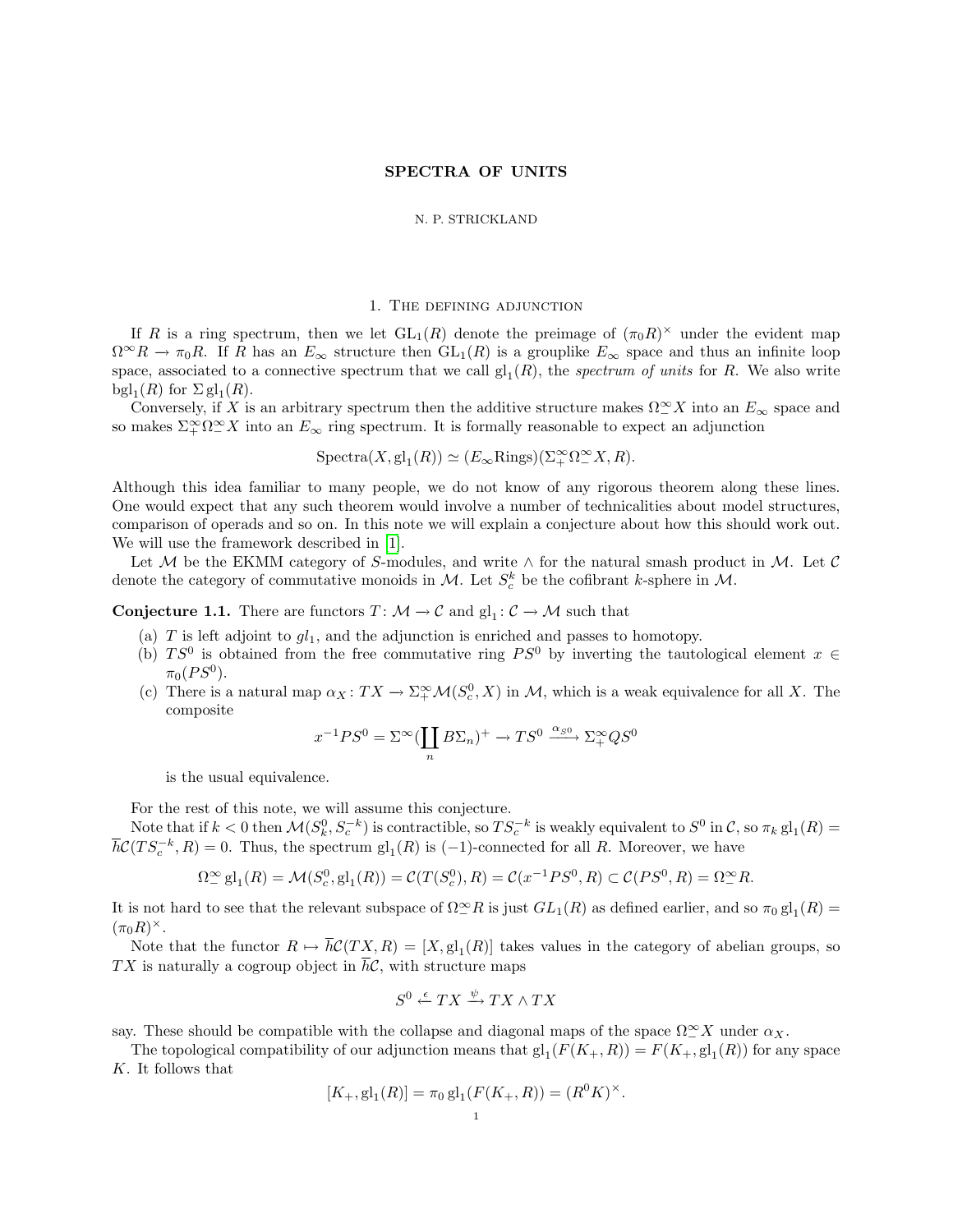#### 2. Thom spectra

Suppose we have a spectrum X and a map  $\zeta: \Omega X = \Sigma^{-1} X \to \mathrm{gl}_1(S)$ , or equivalently a map  $X \to \mathrm{bel}_1(S)$ , or a map  $\zeta^*$ :  $T\Omega X \to S$  in C. We define the corresponding Thom spectrum  $T\zeta$  to be the homotopy pushout in  $C$  of the maps

$$
S^0 \xleftarrow{\epsilon} T\Omega X \xrightarrow{\zeta^{\#}} S^0.
$$

We find that  $\mathcal{C}(T\zeta,R)$  is the space of paths from 0 to  $gl_1(\eta) \circ \zeta$  in  $\mathcal{M}(\Omega X,gl_1(R))$ . (I learned this point of view from Mike Hopkins; I do not know whether there is any earlier history.)

In particular, for the case  $\zeta = 0$  we have

$$
\mathcal{C}(T(X \xrightarrow{0} \text{bgl}_1(S)), R) = \Omega \mathcal{M}(\Omega X, \text{gl}_1(R)) = \mathcal{M}(X, \text{gl}_1(R)) = \mathcal{C}(TX, R),
$$

so

$$
T(X \xrightarrow{0} \text{bgl}_1(R)) = TX \simeq \Sigma_+^{\infty} \Omega_-^{\infty} X.
$$

Now suppose we have another map  $\xi: Y \to \text{bgl}_1(S)$ . From the above description we see that

$$
T\zeta \wedge T\xi = T(X \vee Y \xrightarrow{(\zeta,\xi)} \text{bgl}_1(S)).
$$

In particular, we can take  $Y = X$  and  $\zeta = \xi$ , and then use a shearing isomorphism to get

$$
T\zeta\wedge T\zeta\simeq T\zeta\wedge\Sigma^\infty _+ \Omega^\infty _- X.
$$

It follows that for every naive ring spectrum R with a map  $T\zeta \to R$ , we have a natural isomorphism  $R_*T\zeta \simeq R_*\Sigma^\infty _+ \Omega^\infty _- X$  of  $R_*$ -algebras.

Similarly, we can use the maps

$$
X \xrightarrow{(1,1)} X \vee X \xrightarrow{(\zeta,0)} \text{bgl}_1(S)
$$

to get a map  $T\zeta \to T\zeta \wedge TX$ , giving a coaction of the cogroup TX on  $T\zeta$ .

### 3. Equivariant versions

We can enrich our original conjecture as follows. Let  $\mathcal L$  be the category of infinite universes.

**Conjecture 3.1.** There are functors  $T: \mathcal{L} \times \mathcal{M} \to \mathcal{C}$  and  $gl_1: \mathcal{L} \times \mathcal{C} \to \mathcal{M}$  such that

- (a) For each universe  $\mathbb{U}$ , the functor  $T(\mathbb{U},-)$  is left adjoint to  $gl_1(\mathbb{U},-)$ , and the adjunction is enriched, natural in U, and passes to homotopy.
- (b) There is a natural map  $T(\mathbb{U}, X) \to \Sigma^{\infty}_+ \mathcal{M}(S(\mathbb{U}), X)$ , which is a weak equivalence for all  $\mathbb{U}$  and X.
- (c) There is a natural equivalence  $T(\mathbb{R}, X) \simeq TX$ , where TX is as considered previously.

Now let G be a finite group, and let  $G\mathcal{M}$  be the category of objects in  $\mathcal M$  with an action of  $G$ , and so on. Let  $\mathbb{U} = \mathbb{C}[G]^\infty$  be the standard complete G-universe. We give GM the model structure with  $S(\mathbb{U}_G)$  as the basic cell, so the associated homotopy category is the usual category of genuine G-spectra. We will write  $\lambda^G$ :  $G\mathcal{M} \to \mathcal{M}$  for the Lewis-May fixed point functor, which in our framework is given by  $\lambda^G X = F_G(S(\mathbb{U}), X)$ . We will also let  $\phi^G$  denote the geometric fixed point functor, given on cofibrant objects by  $\phi^G(X) = \lambda^G(\widetilde{EG} \wedge X).$ 

For any  $X \in G\mathcal{M}$  we combine the G-actions on X and U to get an action on  $T(\mathbb{U}, X)$ . Similarly, for  $R \in G\mathcal{C}$  we get an action on  $\mathrm{gl}_1(\mathbb{U}, R)$ . The homeomorphism

$$
\mathcal{M}(X, \mathrm{gl}_1(\mathbb{U}, R)) \simeq \mathcal{C}(T(\mathbb{U}, X), R)
$$

is then G-equivariant, so we get an adjunction

$$
G\mathcal{M}(X, \mathrm{gl}_1(\mathbb{U}, R)) \simeq G\mathcal{C}(T(\mathbb{U}, X), R).
$$

Using this, we can make all our constructions equivariant.

However, it is not easy to understand the equivariant homotopy type of the space

$$
GL_1(R) = \mathcal{M}(S(\mathbb{U}), \mathrm{gl}_1(\mathbb{U}, R)) = \mathcal{C}(T(\mathbb{U}, S(\mathbb{U})), R).
$$

In the case  $G = 1$  we know that  $T(\mathbb{U}, S(\mathbb{U})) = T(S_c^0)$  (which is equivalent to  $\Sigma^{\infty}_+ Q S^0$ ) is obtained from the free object  $PS_c^0$  by inverting a single homotopy element, which implies that  $GL_1(R)$  is just the union of the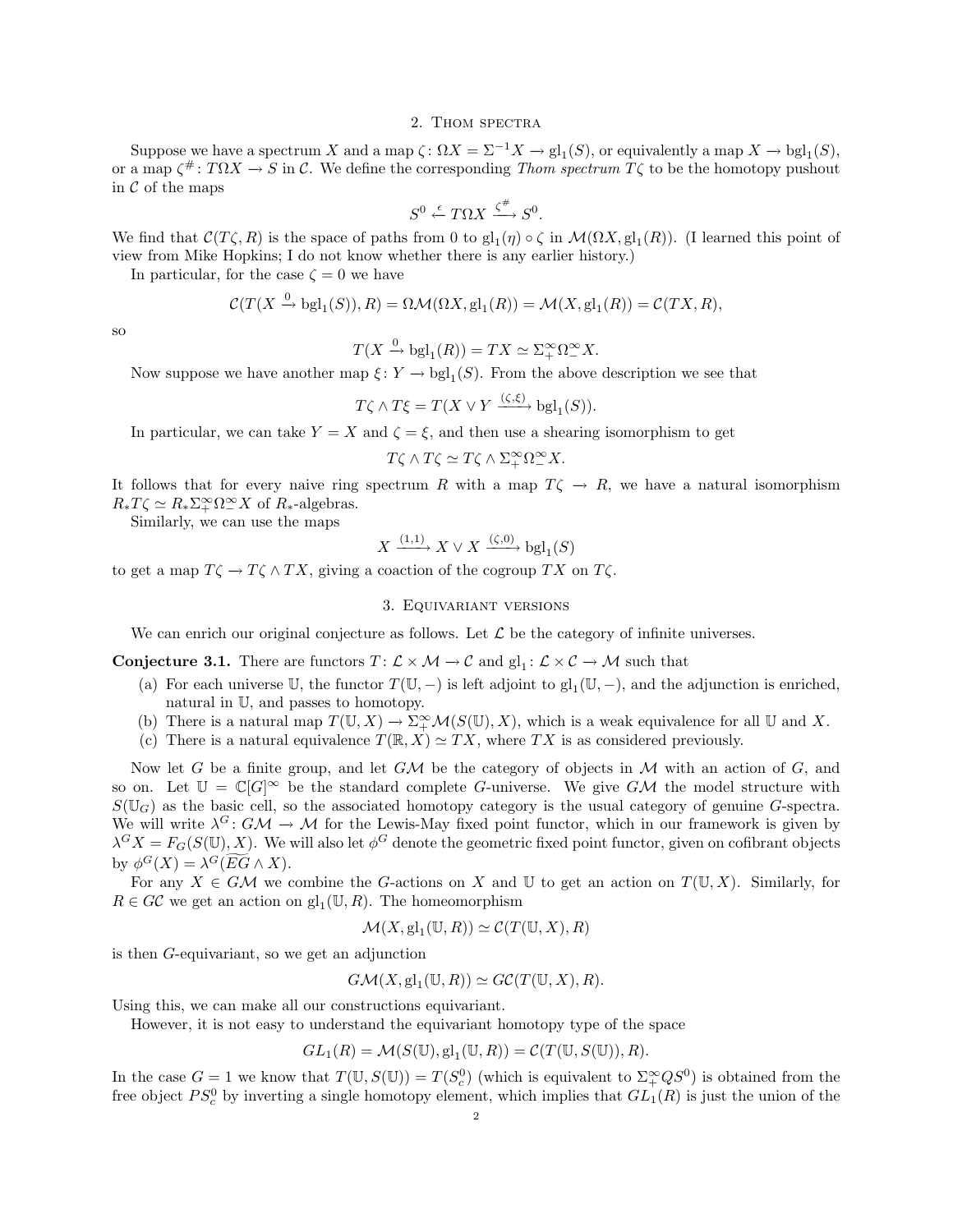invertible components in  $\Omega^{\infty}R = \mathcal{M}(S_c^0, R) = \mathcal{C}(PS_c^0, R)$ . The analogue for general G is more complicated. To explain it, we introduce several categories associated to G.

- $bG$  is the category with one object, whose endomorphism monoid is G. This has  $BbG = BG$ .
- For any set T, we let  $eT$  be the category with object set T, and a single morphism between any pair of objects. Any bijection  $T \to U$  gives an isomorphism  $eT \to eU$  of categories. In particular, G acts on itself by left multiplication, and so acts on  $eG$  by automorphisms of categories. We find that  $BeG = EG$  as G-spaces. We also find that  $bG = (eG)/G$  as categories, and that  $BbG = (BeG)/G$ as spaces.
- We let F be the category of finite sets and bijections, so  $B\mathcal{F} \simeq \coprod_n B\Sigma_n$ . We thus have  $\Sigma^{\infty}_+ B\mathcal{F} =$ PS<sup>0</sup>. As F is a symmetric monoidal category, it has a K-theory spectrum  $K(\mathcal{F})$ , which in this case is just  $S^0$ .
- We write sG for the category whose objects are pairs  $(X, u)$  where X is a finite set, and  $u: X \to G$ . The morphisms from  $(X, u)$  to  $(Y, v)$  are the bijections  $X \to Y$  (independent of u and v). The group G acts on sG by isomorphisms, by the rule  $g.(X, u) = (X, gu)$ , where  $(gu)(x) = g.u(x)$ . This is equivariantly equivalent to the free symmetric monoidal category generated by  $eG$ . We have  $BsG = D(EG)$  (where D is the total extended power functor), and the group completion of this is  $Q(EG_+)$ . It is natural to think of  $K(sG)$  as being closely related to the cofibrant G-sphere  $S(\mathbb{U}_G)$ , although we do not know of a way to make this precise. (It would not be strong enough to say that  $K(sG)$  is weakly equivalent to  $S(\mathbb{U}_G)$  in the usual model structure on  $G\mathcal{M}$ , essentially because the non-cofibrant unit sphere  $S^0$  (with trivial action) is already weakly equivalent to  $S(\mathbb{U}_G)$ .) As part of the evidence, recall that

$$
\Omega^{\infty} S(\mathbb{U}_G) = \mathcal{M}(S(\mathbb{R}^{\infty}), S(\mathbb{U}_G)) = Q\mathcal{L}(\mathbb{U}_G, \mathbb{R}^{\infty})_+,
$$

and  $\mathcal{L}(\mathbb{U}_G, \mathbb{R}^{\infty})$  is a model for  $EG$ , so  $\Omega^{\infty}S(\mathbb{U}_G) = Q(EG_+) = \Omega^{\infty}K(sG)$  as G-spaces.

• We write  $qG = [eG, \mathcal{F}] = \text{SymMon}(sG, \mathcal{F})$ . If we had a sufficently good K-theory functor, we would expect a natural map  $B \text{SymMon}(\mathcal{A}, \mathcal{B}) \to \mathcal{M}(K(\mathcal{A}), K(\mathcal{B}))$ . In particular, we would get an equivariant map

$$
BqG \to \mathcal{M}(K(sG), K(\mathcal{F})) \simeq \mathcal{M}(S(\mathbb{U}_G), S(\mathbb{R}^{\infty})) = Q_G S^0.
$$

I think it should be possible to construct this by more pedestrian methods (eg configuration spaces).

- We write  $G\mathcal{F} = [bG, \mathcal{F}]$  for the category of finite G-sets and isomorphisms, and  $GT$  for the subcategory of transitive G-sets. One can check that  $G\mathcal{F}$  is the free symmetric monoidal category generated by  $GT$ , so  $BG\mathcal{F} = D(BGT)$  and  $K(G\mathcal{F}) = \sum_{+}^{\infty} BGT$ . The tom Dieck splitting says that  $\lambda^G S^0$  can also be identified with  $\Sigma^{\infty}_+ BGT$ , so  $K(G\mathcal{F}) = \lambda^G S^0$ . We also have  $(qG)^G = [(eG)/G, \mathcal{F}] = [bG, \mathcal{F}] = G\mathcal{F}$ , so  $(BqG)^G = BG\mathcal{F}$ . More generally, for any  $H \leq G$ one checks that eG is H-equivariantly equivalent to eH, and so  $(qG)^H = H\mathcal{F}$  and  $(BqG)^H = BHF$ .
- We also write  $fG$  for the subcategory of free G-sets in  $G\mathcal{F}$ . We have a functor from  $bG$  to  $fG$ , sending the unique object in bG to  $G \in \text{obj}(fG)$ , and sending the morphism  $g \in bG$  to the morphism  $(x \mapsto xg^{-1}) \in fG(G, G)$ . This extends to an equivalence from the free symmetric monoidal category on bG to fG. It follows that  $BfG = D(BG)$  and  $K(fG) = \sum_{+}^{\infty} BG$ .

Now let  $A_+G = \pi_0(GF) = \pi_0BGF = \pi_0^GBqG$  be the Burnside semiring for G. The group completion of this is the Burnside ring AG, which can also be described as  $\pi_0^G(Q_GS^0)$ . Let U be the set of subsets of G, with its evident action of G, and note that this contains a copy of  $G/H$  for each subgroup H. For any  $x \in AG$  we have  $x + n[U] \in A_+G$  for  $n \gg 0$ , so AG is the colimit of the sequence

$$
A_{+}G \xrightarrow{+[U]} A_{+}G \xrightarrow{+[U]} A_{+}G \xrightarrow{+[U]} \cdots
$$

This comes from a sequence

$$
BqG \to BqG \to BqG \to \cdots
$$

of G-spaces, and I think one can show that the homotopy colimit is  $Q_GS^0$ . Now let u be the element of  $\mathbb{Z}[A_+G]$  corresponding to [U], or its image under the natural stabilisation map

$$
\mathbb{Z}[A_+G] = \mathbb{Z}\{\pi_0^G B q G\} \to \pi_0^G \Sigma_+^{\infty} B q G.
$$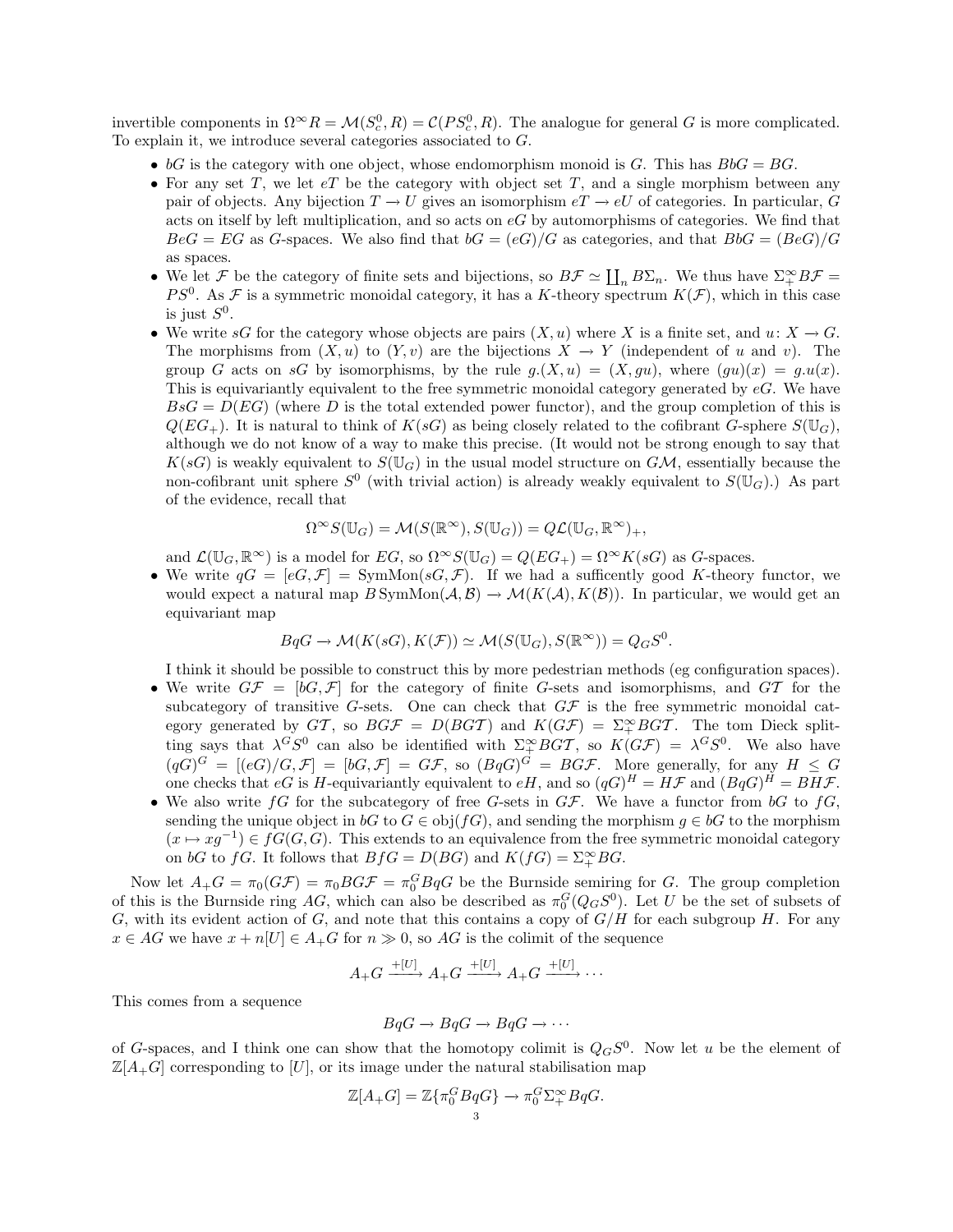We deduce that  $\Sigma^{\infty}_+ Q_G S^0 = (\Sigma^{\infty}_+ B_q G)[u^{-1}]$  as ring spectra. It is not hard to deduce that this can be regarded as an equivalence of strict modules over  $T$ , where  $T$  is a strictly commutative ring equivalent to  $\Sigma^{\infty}_+ B q$ . We can then form the Bousfield localisation of T in the category of commutative T-algebras, with respect to the module  $T[u^{-1}]$ ; this gives us a commutative T-algebra that is equivalent to  $T[u^{-1}]$  as an T-module, and is equivalent to  $\Sigma^{\infty}_+ Q_G S^0$  as an T-algebra. It follows that  $G\mathcal{C}(\Sigma^{\infty}_+ Q_G S^0, R)$  is the union of certain components in the space  $G\mathcal{C}(\Sigma^\infty_+ BqG, R)$ , for any  $R \in G\mathcal{C}$ . If we replace R by  $F(G_+, R)$ , we deduce that the G-space  $GL_1(R) = \mathcal{C}(\Sigma^{\infty}_+ Q_G S^0, R)$  is the union of certain components in the space  $\mathcal{C}(\Sigma^{\infty}_+ B q G, R)$ .

It is illuminating to consider the image of the equivalence  $\Sigma^{\infty}_+ Q_G S^0 = u^{-1} \Sigma^{\infty}_+ B_q G$  under various functors. Firstly, we have the geometric fixed point functors  $\phi^H$ , which satisfy  $\phi^H \Sigma^{\infty}_{+} X = \Sigma^{\infty}_{+} X^H$ . In particular, we have

$$
\phi^H \Sigma^{\infty}_+ B q G = \Sigma^{\infty}_+ (B q G)^H = \Sigma^{\infty}_+ B H \mathcal{F},
$$

so

$$
\phi^H u^{-1} \Sigma^{\infty}_+ B q G = u^{-1} \Sigma^{\infty}_+ B H \mathcal{F} = \Sigma^{\infty}_+ (Q_H S^0)^H.
$$

We also know that  $Q_GS^0$  is H-equivariantly equivalent to  $Q_HS^0$ , so

$$
\Sigma^{\infty}_+(Q_H S^0)^H = \phi^H \Sigma^{\infty}_+ Q_G S^0
$$

,

as expected.

It is also interesting to consider  $\pi_0^G \Sigma^{\infty}_{+} B q G$  and  $\pi_0^G \Sigma^{\infty}_{+} Q_G S^0$ . For this, we need still more categories.

**Definition 3.2.**  $\mathcal{F}_2$  is the category whose objects are maps of finite sets, and whose morphisms are commutative squares in which the horizontal maps are bijections. This is a symmetric bimonoidal category, under the definitions

$$
(X \to U) \amalg (Y \to V) = (X \amalg Y \to U \amalg V)
$$

$$
(X \to U) \otimes (Y \to V) = ((X \times V \amalg U \times Y) \to (U \times V)).
$$

We have functors  $j, e: CF \to \mathcal{F}_2$  given by  $j(X) = (\emptyset \to X)$  and  $e(X) = (X \to 1)$ ; these satisfy  $j(X \amalg Y) =$  $j(X)\amalg j(Y)$  and  $j(X \times Y) = j(X) \otimes j(Y)$  and  $e(X \amalg Y) = e(X) \otimes e(Y)$  (up to coherent natural isomorphism in all cases).

We write  $G\mathcal{F}_2$  for the functor category  $[bG, \mathcal{F}_2]$ , which is isomorphic to the category of maps of finite G-sets.

**Definition 3.3.** Let I be a small category, and let  $F: I \to \text{Cat}$  be a functor. We let  $\Delta F$  be the category with

$$
obj(\Delta F) = \{(i, a) \mid i \in obj(I), a \in obj(F(i))\}
$$

$$
(\Delta F)((i, a), (j, b)) = \{(u, f) \mid u \in I(i, j), f \in F(j)(u * a, b)\}.
$$

The composition rule is  $(v, g) \circ (u, f) = (vu, g \circ (v_* f)).$ 

Lemma 3.4.  $B(\Delta F) = \text{holim}_{I} (B \circ F)$ .

*Proof.* This must be in the literature somewhere.  $\square$ 

<span id="page-3-0"></span>**Corollary 3.5.** Let C be a category with an action of G. Let  $D$  be the category with

$$
obj(\mathcal{D}) = \{(H, c) | H \leq G, c \in obj(\mathcal{C})^H\}
$$
  

$$
\mathcal{D}((H, c), (K, d)) = \{(g, p) | g \in G/H, gHg^{-1} = K, p \in \mathcal{C}(gc, d)^K\}
$$
  

$$
(h, q) \circ (g, p) = (hg, q \circ (h.p)).
$$

Then  $\lambda^G \Sigma^{\infty}_+ B \mathcal{C} = \Sigma^{\infty}_+ B \mathcal{D}$ .

*Proof.* Let  $\mathcal O$  be the category with

$$
obj(\mathcal{O}) = \{ \text{ subgroups of } G \}
$$
  

$$
\mathcal{O}(H, K) = \{ g \in G/H \mid gHg^{-1} = K \}.
$$

For any G-space X we have a functor  $\mathcal{O} \to$  Top given by  $H \mapsto X^H$ , and one formulation of the tom Dieck splitting is that  $\lambda^G \Sigma^{\infty}_{+} X$  is the homotopy colimit of this functor. Now take  $X = B\mathcal{C}$  and apply the lemma. □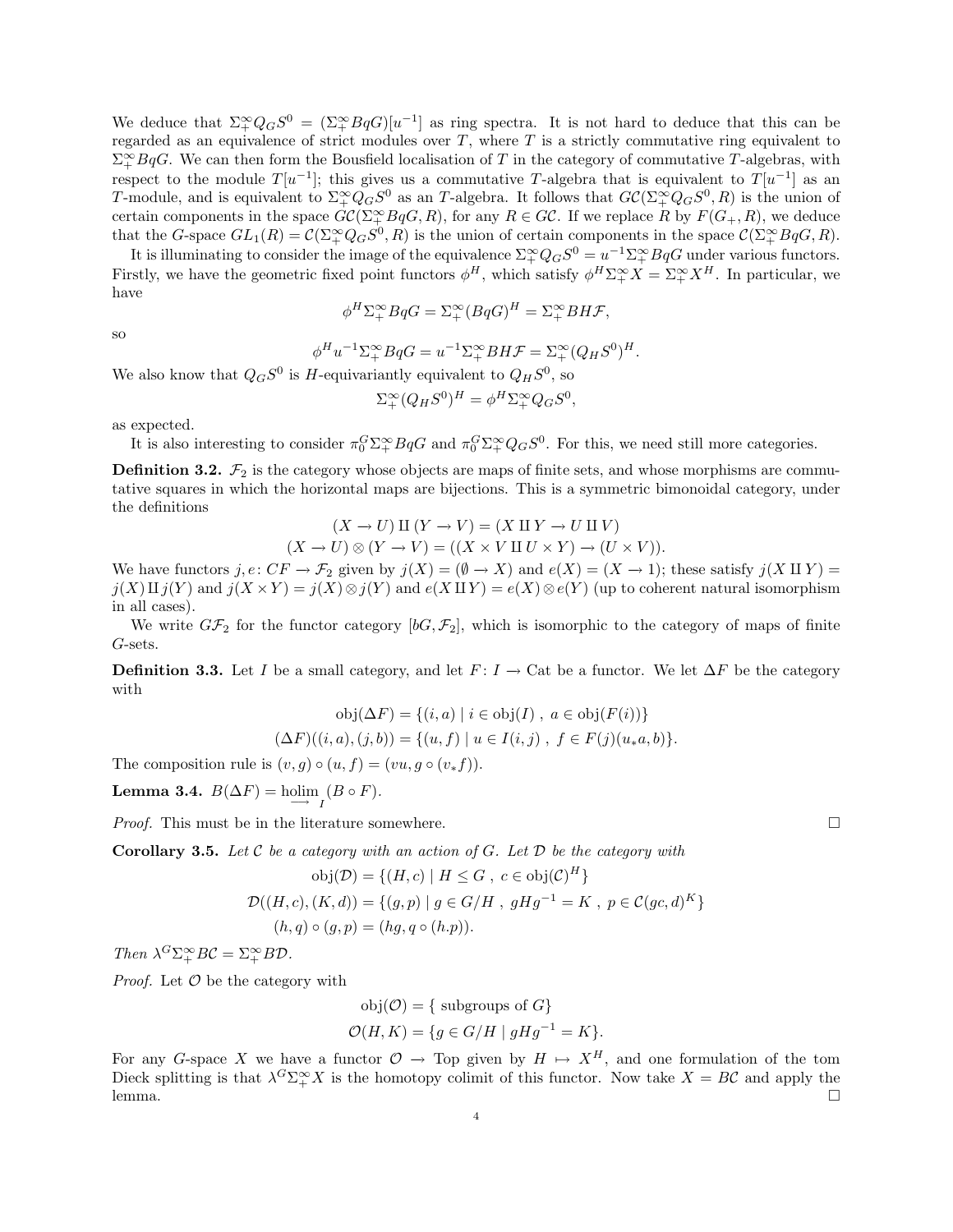Conjecture 3.6.  $\lambda^G \Sigma^{\infty}_+ B q G = K (G \mathcal{F}_2)$  as ring spectra. The obvious ring map  $K (G \mathcal{F}) = \lambda^G S \rightarrow$  $\lambda^G \Sigma^{\infty}_+ B q G = K (G \mathcal{F}_2)$  comes from the functor  $j: G \mathcal{F} \to G \mathcal{F}_2$ . Moreover, the following diagram commutes:



The evidence is as follows. Let  $\mathcal{J} \subset G\mathcal{F}_2$  be the subcategory of objects  $(X \to U)$  for which U is a G-orbit, or equivalently, the category of  $\Box$ -indecomposable objects in  $G\mathcal{F}_2$ . It is not hard to see that  $G\mathcal{F}_2$  is the free symmetric monoidal category generated by  $\mathcal{J}$ , so  $K(G\mathcal{F}_2) = \sum_{+}^{\infty} B\mathcal{J}$ . It will therefore suffice to show that J is equivalent to the category D in Corollary [3.5,](#page-3-0) based on  $\mathcal{C} = qG$ . In that case  $\mathcal{C}^H \simeq H\mathcal{F}$ , so an object of D is essentially a pair  $(H, X)$ , where  $H \leq G$  and X is an H-set, giving an object  $G \times_H X \to G/H$  in J. One checks that this construction gives the required equivalence  $\mathcal{D} \to \mathcal{J}$ . I have not checked all the additional claims but they seem very plausible.

We deduce that  $\pi_0^G \Sigma^{\infty}_+ B q G = K_0 (G \mathcal{F}_2)$ . This is the free abelian group generated by the isomorphism classes of indecomposables in  $G\mathcal{F}_2$ . The indecomposables are all of the form  $(G \times_H X \to G/H)$  for some  $H \leq G$  and some H-set X. For fixed H the construction  $[X] \mapsto [G \times_H X \to G/H]$  gives us a map  $\mathbb{Z}[A_+H] \to K_0(G\mathcal{F}_2)$ , and by putting these together we get an isomorphism

$$
\bigoplus_{(H)} \mathbb{Z}[(A+H)/(W_G H)] \to K_0(G\mathcal{F}_2).
$$

Addition of [U] gives a well-defined endomorphism of  $(A_{+}H)/(W_{G}H)$  for all H, corresponding to multiplication by  $u \in \pi_0^G \Sigma^{\infty}_+ BqG$ . This leads to an isomorphism

$$
\pi_0^G \Sigma^{\infty}_+ Q_G S^0 = u^{-1} K_0 (G \mathcal{F}_2) = \bigoplus_{(H)} \mathbb{Z}[(AH)/(W_G H)].
$$

This can also be obtained more directly from the tom Dieck splitting:

$$
{}_{0}^{G}\Sigma_{+}^{\infty}Q_{G}S^{0} = \pi_{0}\Sigma_{+}^{\infty} \text{ holim}(Q_{G}S^{0})^{H} = \mathbb{Z}\{\lim_{\substack{\longrightarrow \\ \mathcal{O}}} \pi_{0}^{H}(Q_{G}S^{0})\}
$$

$$
= \mathbb{Z}\{\coprod_{(H)} A(H)/W_{G}H\} = \bigoplus_{(H)} \mathbb{Z}[(AH)/(W_{G}H)].
$$

**Example 3.7.** Let p be prime, and let G be a group of order p. Let x, y and z be the elements of  $K(GF_2)$ corresponding to the maps  $1 \to 1$ ,  $G \to 1$  and  $\emptyset \to G$ . Then  $x^i y^j = [(i.1 \amalg j.G) \to 1]$  and  $x^i z = [i.G \to G]$ . Any indecomposable object of  $G\mathcal{F}_2$  has one of these two forms, so x, y and z generate  $K_0(\mathcal{F}_2)$ . One checks that in fact

 $K_0(G\mathcal{F}_2) = \mathbb{Z}[x, y, z]/((x^p - y)z, (z - p)z).$ 

# 4. Smaller models

We now set up smaller model for  $qG$ .

π

Let  $\mathcal{F}'$  be the usual skeleton of  $\mathcal{F}$ , with object set N and morphism set  $\prod_n \Sigma_n$ . We have a functor  $\sqcup: \mathcal{F}' \times \mathcal{F}' \to \mathcal{F}'$ , given by  $n \sqcup m = n + m$ 

$$
(\sigma \sqcup \tau)(i) = \begin{cases} \sigma(i) & \text{if } 0 \le i < n \\ \tau(i - n) + n & \text{if } n \le i < n + m \end{cases}
$$

This is associative and unital on the nose. We have a symmetry isomorphism  $\gamma_{n,m} : n \sqcup m \to m \sqcup n$  given by

$$
\gamma_{n,m}(i) = \begin{cases} i+m & \text{if } 0 \le i < n \\ i-n & \text{if } n \le i < m. \end{cases}
$$

This makes  $\mathcal{F}'$  a symmetric monoidal category.

As the inclusion  $\mathcal{F}' \to \mathcal{F}$  is an equivalence, we see that qG is equivalent to  $q'G := [eG, \mathcal{F}']$ . Let  $X: eG \to$  $\mathcal{F}'$  be a functor. As the objects of eG are all isomorphic, and  $\mathcal{F}'$  is skeletal, we see that there is a number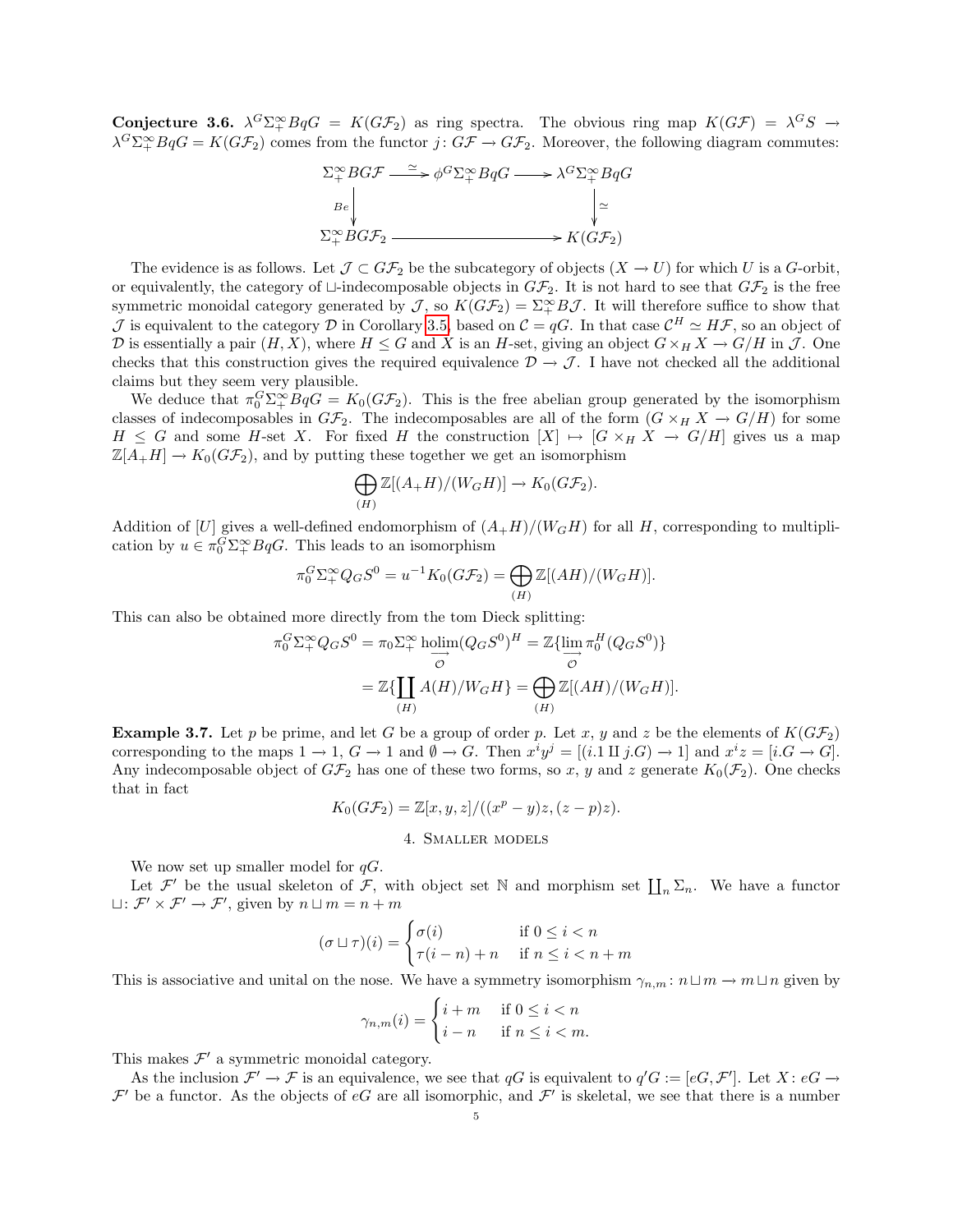$n \in \mathbb{N}$  such that  $X(g) = n$  for all g. Next, for each  $x \in G$  we have a unique morphism  $1 \to x^{-1}$  in eG and thus an element  $\phi_X(x) = X(1 \to x^{-1}) \in \Sigma_n$ . We then have  $\phi_X(1) = 1$ , and the image under X of the unique morphism  $x \to y$  is  $\phi_X(y^{-1})\phi_X(x^{-1})^{-1}$ . If we have another object  $Y \in q'G$ , then a morphism  $f: X \to Y$  is just a system of permutations  $f_x \in \Sigma_n$  for each  $x \in G$ , making the following squares commute:



This means that the maps  $f_y$  are all determined by  $f_1$ , which can be arbitrary. It follows that  $q'G$  is isomorphic to the category of pairs  $(n, \phi)$ , where  $n \in \mathbb{N}$  and  $\phi: G \to \Sigma_n$  is a pointed map (not necessarily a homomorphism). There are no morphisms from  $(n, \phi)$  to  $(m, \psi)$  unless  $n = m$ , in which case the morphism set is  $\Sigma_n$  (with the usual composition).

The symmetric monoidal structure on  $q'G$  is

$$
(n, \phi) \sqcup (m, \psi) = (n + m, \phi \sqcup \psi),
$$

where  $\phi \sqcup \psi$  means the map

$$
G \xrightarrow{(\phi,\psi)} \Sigma_n \times \Sigma_m \xrightarrow{\sqcup} \Sigma_{n+m}.
$$

The map

$$
\sqcup: q'G((n,\phi),(n,\phi')) \times q'G((m,\psi),(m,\psi')) \rightarrow q'G((n+m,\phi \sqcup \psi),(n+m,\phi' \sqcup \psi'))
$$

is just the map

$$
\sqcup: \Sigma_n \times \Sigma_m \to \Sigma_{n+m}
$$

as described previously.

One checks that the action of G on  $\text{obj}(q'G)$  is given by  $g.(n, \phi) = (n, g\phi)$ , where  $(g\phi)(x) = \phi(xg)\phi(g)^{-1}$ . This is an action because

$$
(g(h\phi))(x) = (h\phi)(xg)(h\phi)(g)^{-1} = \phi(xgh)\phi(h)^{-1}\phi(h)\phi(gh)^{-1}
$$
  
=  $\phi(xgh)\phi(gh)^{-1} = ((gh)\phi)(x).$ 

We also have an action

$$
g\colon (q'G)((n,\phi),(n,\psi))\to (q'G)((n,g\phi),(n,g\psi))
$$

given by  $g.\sigma = \psi(g)\sigma\phi(g)^{-1}$ . This is an action because

$$
g.(h.\sigma) = g.(\psi(h)\sigma\phi(h)^{-1}) = (h\psi)(g)\psi(h)\sigma\phi(h)^{-1}(h\phi)(g)^{-1}
$$
  
=  $\psi(gh)\psi(h)^{-1}\psi(h)\sigma\phi(h)^{-1}\phi(h)\phi(gh)^{-1}$   
=  $\psi(gh)\sigma\phi(gh)^{-1} = (gh).\sigma$ 

If we have another morphism  $\tau: (n, \psi) \to (n, \chi)$ , then

$$
(g.\tau)(g.\sigma) = \chi(g)\tau\psi(g)^{-1}\psi(g)\sigma\phi(g)^{-1} = \chi(g)\tau\sigma\phi(g)^{-1} = g.(\tau\sigma),
$$

so we have defined a functor  $g: q'G \to q'G$ . One checks that this is the same as the action coming from the description  $q'G = [eG, \mathcal{F}']$ .

### 5. Symmetric monoidal functors

Let  $(\mathcal{A}, \oplus, \otimes)$  be a bipermutative category, so  $K(\mathcal{A})$  can be constructed as an object in C. It is reasonable to suppose that the space

$$
\mathcal{C}(\Sigma_+ ^\infty BqG, K(\mathcal{A})) = \mathcal{C}(K({\rm Free}(qG)), K(\mathcal{A}))
$$

should be well-related to the classifying space of the category of bipermutative functors Free( $qG$ )  $\rightarrow \mathcal{A}$ , or the category of permutative functors  $qG \to (\mathcal{A}, \otimes)$ . Even in the case  $G = 1$  the relationship is not too close because of group completion issues, but nonetheless this suggests that it would be interesting to understand the categories SymMon $(qG, Q)$  for various symmetric monoidal categories  $Q$ .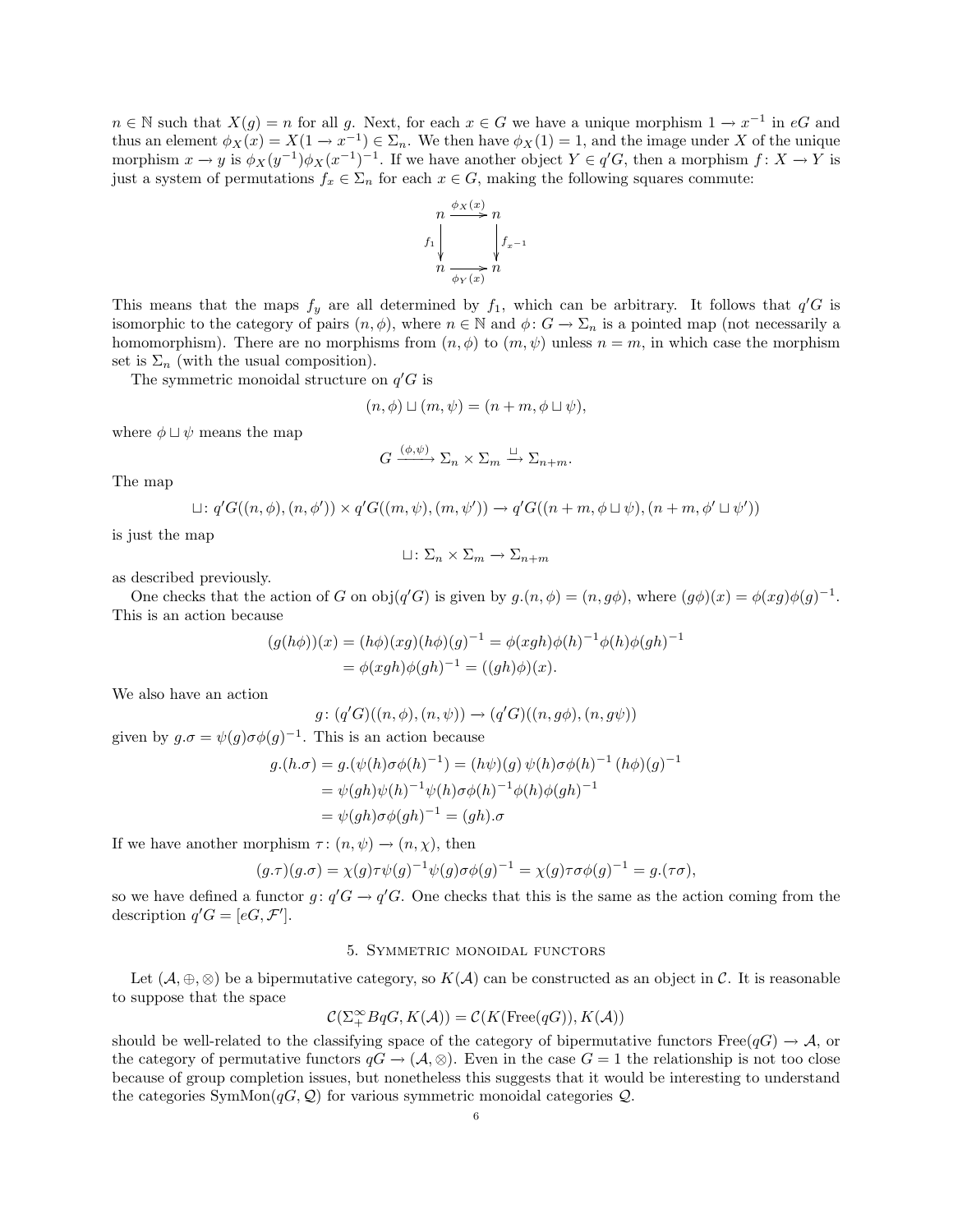As a warm-up, we consider the category SymMon $(\mathcal{F}', \mathcal{F}')$ . An object is a pair  $(F, \zeta)$ , where  $F: \mathcal{F}' \to \mathcal{F}'$ and  $\zeta$  is a natural map  $\zeta_{a,b}$ :  $F(a \sqcup b) \to F(a) \sqcup F(b)$  such that the following diagrams commute:

$$
F(a \sqcup b \sqcup c) \xrightarrow{\zeta_{a,b \sqcup c}} F(a) \sqcup F(b \sqcup c) \xrightarrow{\zeta_{a,b}} F(a \sqcup b) \xrightarrow{\zeta_{a,b}} F(a) \sqcup F(b)
$$
  
\n
$$
F(a \sqcup b) \sqcup F(c) \xrightarrow{\zeta_{a,b} \sqcup 1} F(a) \sqcup F(b) \sqcup F(c) \xrightarrow{\zeta_{b,c}} F(b \sqcup a) \xrightarrow{\zeta_{b,a}} F(b) \sqcup F(a)
$$

We have not given any axioms about the unit, because they are not needed. The existence of  $\zeta_{0,0}$  implies that  $F(0) = 0$ , and thus that  $\zeta_{0,0} = 1_0$ . If we put  $b = c = 0$  in the left hand diagram above, we find that  $\zeta_{0,a}^2 = \zeta_{0,a}$  and so  $\zeta_{0,a} = 1$ . Similarly, we have  $\zeta_{a,0} = 1$ .

The morphisms from  $(F, \zeta)$  to  $(G, \xi)$  are the natural maps  $\alpha \colon F \to G$  such that the following diagram commutes:

$$
F(a \sqcup b) \xrightarrow{\zeta_{a,b}} F(a) \sqcup F(b)
$$
  
\n
$$
\alpha_{a+b} \qquad \qquad \downarrow \alpha_a \sqcup \alpha_b
$$
  
\n
$$
G(a \sqcup b) \xrightarrow{\zeta_{a,b}} G(a) \sqcup G(b)
$$

We define another category D as follows. An object is a pair  $(d, \alpha)$ , where  $d \in \mathbb{N}$  and  $\alpha$  is a sequence of elements  $\alpha_m \in \Sigma_{md}$  (for  $m \ge 0$ ) with  $\alpha_0 = 1$  and  $\alpha_1 = 1$ . There are no morphisms from  $(d, \alpha)$  to  $(d', \alpha')$ unless  $d' = d$ , in which case the set of morphisms is  $\Sigma_d$ . Composition is just multiplication of permutations. We will show that  $SymMon(\mathcal{F}', \mathcal{F}')$  is isomorphic to  $D$ .

To prove this, we need a bipermutative structure on  $\mathcal{F}'$ . We can define a functor  $\otimes: \mathcal{F}' \times \mathcal{F}' \to \mathcal{F}'$  by  $n \otimes m = nm$  and  $(\sigma \otimes \tau)(i + nj) = \sigma(i) + n\tau(j)$  for  $0 \leq i < n$  and  $0 \leq j < m$ . This is associative and unital on the nose. We find that

$$
\alpha \otimes (\beta \sqcup \gamma) = (\alpha \otimes \beta) \sqcup (\alpha \otimes \gamma).
$$

We can thus define an object  $(M_d, 1) \in \text{SymMon}(\mathcal{F}', \mathcal{F}')$  by  $M_d(n) = dn$  and  $M_d(\sigma) = 1_d \otimes \sigma$ . Given  $\phi \in \Sigma_d$ , we have an automorphism  $\phi_*$  of  $M_d$  given by

$$
\phi_n = \phi \otimes 1_n \in \Sigma_{nd} = \mathcal{F}'(M_d(n), M_d(n)).
$$

If  $\alpha: (M_d, 1) \to (M_d, 1)$  is a morphism in SymMon then we must have  $\alpha_{n+m} = \alpha_n \sqcup \alpha_m$ . If we put  $\phi = \alpha_1$ then we find inductively that  $\alpha_j = \phi_j$  for all j, so  $\alpha = \phi_*$ . It follows that End $(M_d, 1) = \Sigma_d$ .

Now suppose we have  $(d, \alpha) \in obj(\mathcal{D})$ . We define  $M_d^{\alpha} : \mathcal{F}' \to \mathcal{F}'$  by  $M_d^{\alpha}(n) = nd$  and

$$
M_d^{\alpha}(\sigma) = (nd \xrightarrow{\alpha_n^{-1}} nd \xrightarrow{1_d \otimes \sigma} nd \xrightarrow{\alpha_n} nd).
$$

This is defined so that  $\alpha \colon M_d \to M_d^{\alpha}$  is a natural isomorphism. We also define

$$
\zeta_{n,m}^{\alpha} \colon M_{\alpha}^d(n \sqcup m) \to M_{d}^{\alpha}(n) \sqcup M_{d}^{\alpha}(m)
$$

to be the composite

$$
(n+m)d \xrightarrow{\alpha_{n+m}^{-1}} (n+m)d \xrightarrow{\alpha_n \sqcup \alpha_m} (n+m)d.
$$

This makes  $(M_d^{\alpha}, \zeta^{\alpha})$  into an object of SymMon $(\mathcal{F}', \mathcal{F}')$ , isomorphic via  $\alpha$  to  $M_d$ . Next, given a morphism

$$
(d, \alpha) \xrightarrow{\phi} (d, \beta)
$$

in D, we have a map  $(M_d^{\alpha}, \zeta^{\alpha}) \to (M_d^{\beta}, \zeta^{\beta})$  in SymMon $(\mathcal{F}', \mathcal{F}')$  given by the composite

$$
(M_d^{\alpha}, \zeta^{\alpha}) \xrightarrow{\alpha^{-1}} (M_d, 1) \xrightarrow{\beta} (M_d^{\beta}, \zeta^{\beta}).
$$

This construction gives us a functor  $M: \mathcal{D} \to \text{SymMon}(\mathcal{F}', \mathcal{F}')$ , which is easily seen to be full and faithful. We must show that it is bijective on objects.

Consider an object  $(G,\xi) \in \text{SymMon}(\mathcal{F}',\mathcal{F}')$ . Put  $d = G(1) \in \text{obj}(\mathcal{F}') = \mathbb{N}$ . It is easy to see that  $G(n) = nd$  for all n. Define  $\omega_0 = 1 \in \Sigma_0$  and  $\omega_1 = 1 \in \Sigma_d$ , and

$$
\omega_n = (nd = G((n-1)\sqcup 1) \xrightarrow{\xi_{n-1,1}} G(n-1) \sqcup G(1) \xrightarrow{\omega_{n-1}\sqcup 1} nd)
$$